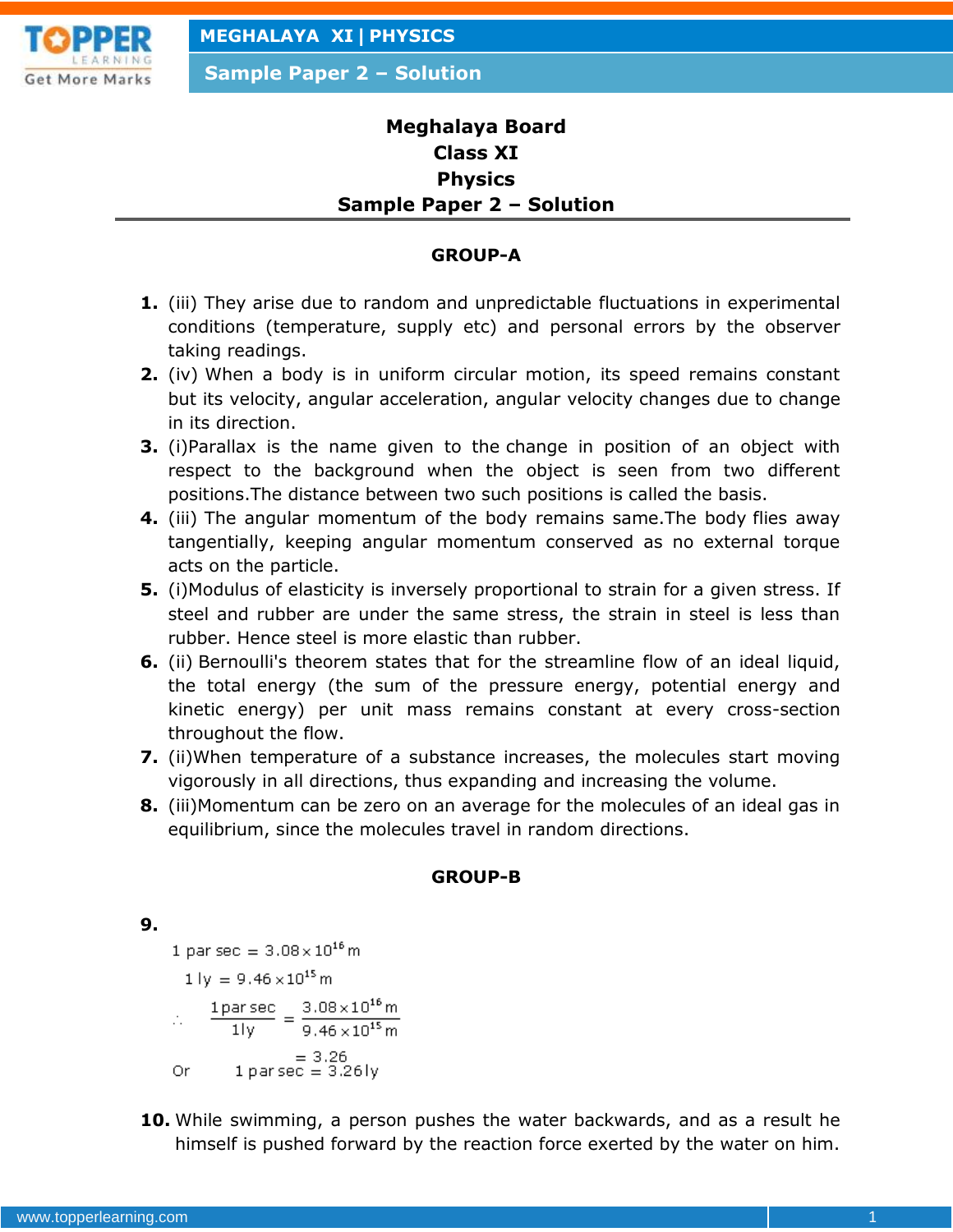

**Sample Paper 2 – Solution**

**11.** The angle of repose is defined as the angle of the inclined plane at which a body placed on it, just begins to slide. In the figure



**12.** Mass, m = 75 kg;  
\nTotal height = 
$$
\left(\frac{10 \times 20}{100}\right)m = 2m
$$
  
\nt = 5 s  
\n $\therefore$  Power =  $\frac{\text{Work}}{\text{Time}} = \frac{75 \times 10 \times 2}{5}$   
\n= 300W

- **13.** No. The correct unit of torque is newton-metre, and not joule. This is done to create a difference between the scalar nature of work and the vector nature of torque.
- **14.** The graph of h vs r is





**16.** Wave motion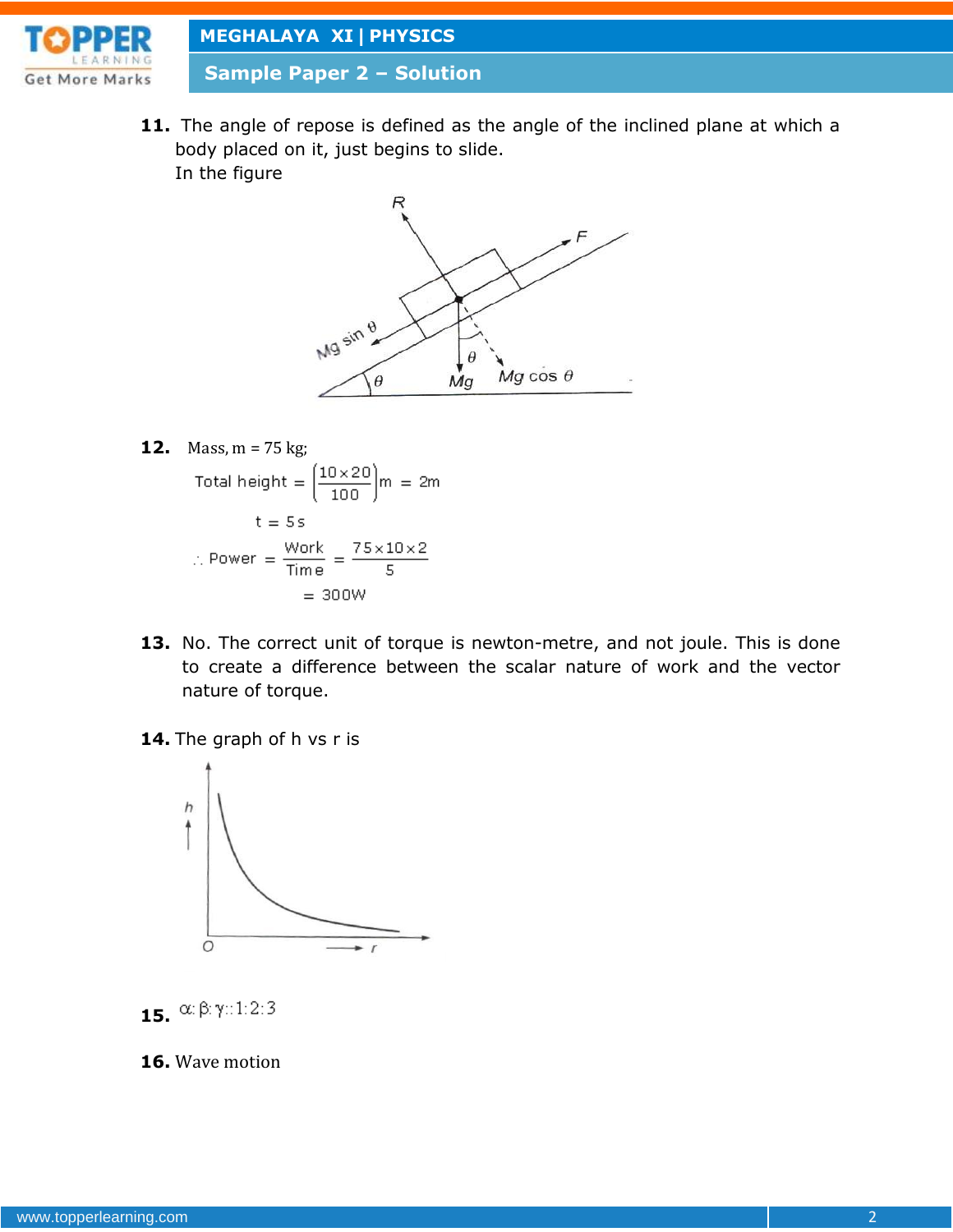

## **GROUP-C**

### **17.**

(i) M3/2 L-1/2 T-2

(ii) M1/2 L-3/2T<sup>0</sup>

- **18.** An ideal or a perfect gas possesses the following two characteristics:
	- (i) The size of the molecules of the gas is zero, i.e. each molecule is only a point mass with no dimensions.
	- (ii) There is no force of attraction between the molecules.

#### **Or**

 $T = 2\pi$ <sub>1</sub> g  $=2\pi$ ,  $\left| \frac{1}{n} \right|$  where I is effective length.

Initially as the level of water drops, the effective length of the pendulum increases and this increases the time period. When the hollow sphere is completely empty, the effective length decreases due to rise in centre of gravity and the time period reduces to its original time period.

### **19.**

$$
\vec{A} = \hat{i} + 2\hat{j} + 3\hat{k}
$$
  
\n
$$
\vec{B} = 2\hat{i} - \hat{j}
$$
  
\n
$$
\vec{A} \text{ is perpendicular to } \vec{B}, \text{ if } \vec{A} \cdot \vec{B} = 0
$$
  
\n
$$
\therefore (\hat{i} + 2\hat{j} + 3\hat{k}) \cdot (2\hat{i} - \hat{j}) = 2 - 2 = 0
$$
  
\nThus  $\vec{A}$  is perpendicular to  $\vec{B}$ .

### **20.**

$$
R = \frac{u^2 \sin 2\theta}{g}, R_{max} = \frac{u^2}{g} [At\theta = 45^\circ]
$$

$$
H = \frac{u^2 \sin^2 \theta}{g} = \frac{u^2 (\sin 45^\circ)^2}{2g} = \frac{u^2}{4g}
$$

$$
\frac{R_{max}}{H} = 4
$$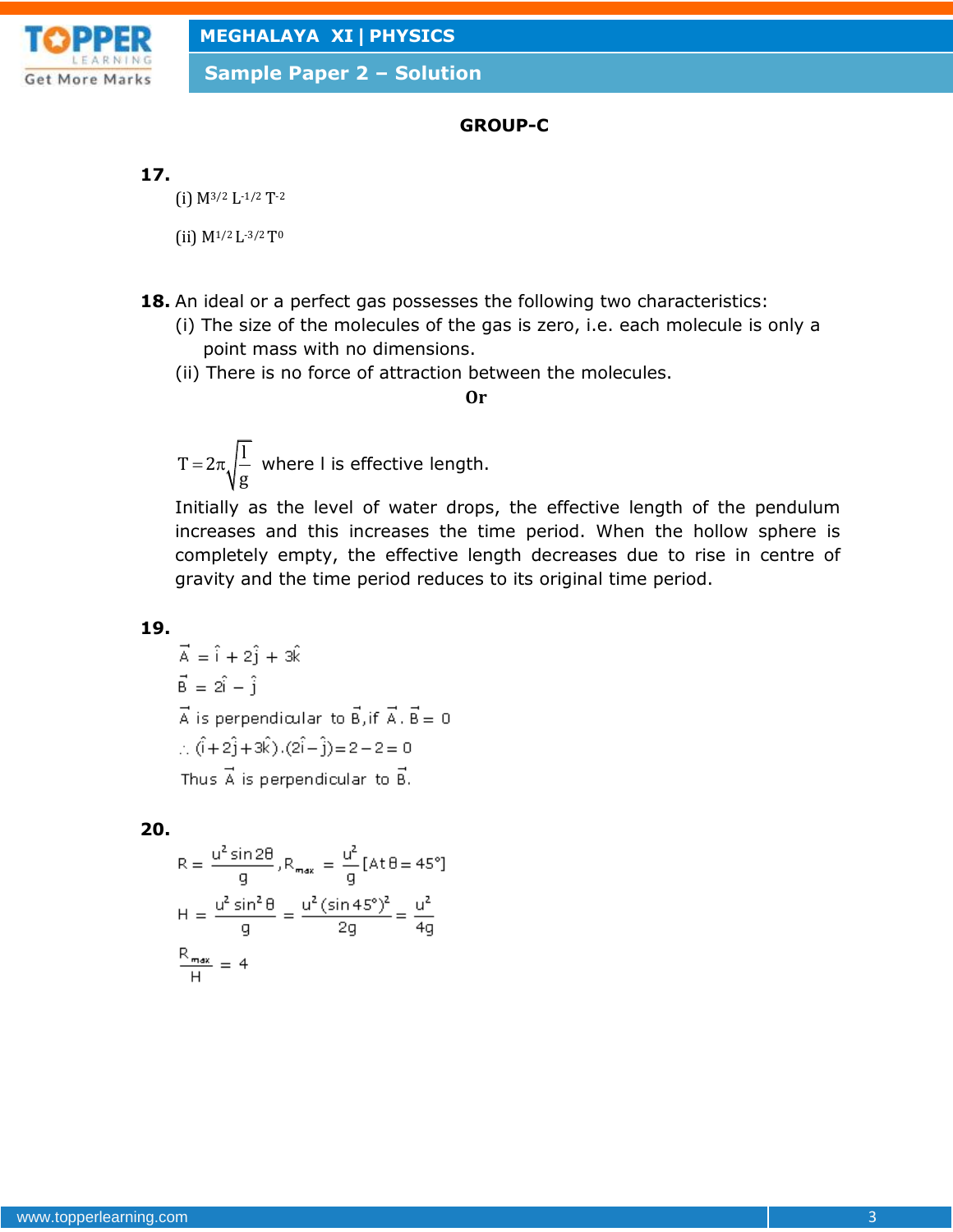

**Sample Paper 2 – Solution**

**21.** Work done is defined as the product of component of force along the direction of motion and displacement.

 $\vec{F} = (\hat{-1} + 2\hat{j} + 3\hat{k})$ The body moves  $4m$  along  $z$  - axis only.  $\therefore$   $\vec{S} = (\vec{0} + \vec{0} + 4\hat{k})m$ Work done,  $W = \vec{F} \cdot \vec{S}$  $= (-\hat{i} + 2\hat{j} + 3\hat{k}) \cdot (0\hat{i} + 0\hat{j} + 4\hat{k})$  $= 12(\hat{k}\hat{k})$ Nm  $(\cdot;\hat{\mathbf{k}}.\hat{\mathbf{k}}=1)$  $= 12 J$ 

### **22.**

$$
v = \frac{\omega}{k}
$$
  
=  $\frac{2\pi/0.05}{2\pi/50}$   
=  $1000cm/s = 10m/s$ 

### **23.**

Let m be the mass of the stone.

$$
a_s (= g) = \text{F/m}
$$
\nand

\n
$$
a_e = \text{F/M}
$$
\nwhere M is the mass of the earth

\n
$$
a = \text{F/m}
$$
\n
$$
m = \text{F/m}
$$

$$
\therefore \frac{a_e}{a_s} \frac{100}{F/M} = \frac{10}{M}
$$
  
Or 
$$
a_e = \frac{m}{M} \times g = \frac{6 \times 9.8}{6 \times 10^{24}}
$$

$$
= 9.8 \times 10^{-24} \text{ m s}^{-2}
$$

### **24.**

(a)  $PV^{\gamma}$  = constant, where  $\gamma = C_{P}/C_{V}$ 

## (b)

(i)  $TV^{\gamma-1}$  = constant (ii) 1-  $P^{\gamma}T$ γ  $\gamma$  T = constant or  $P^{1-\gamma}T^{\gamma}$  = constant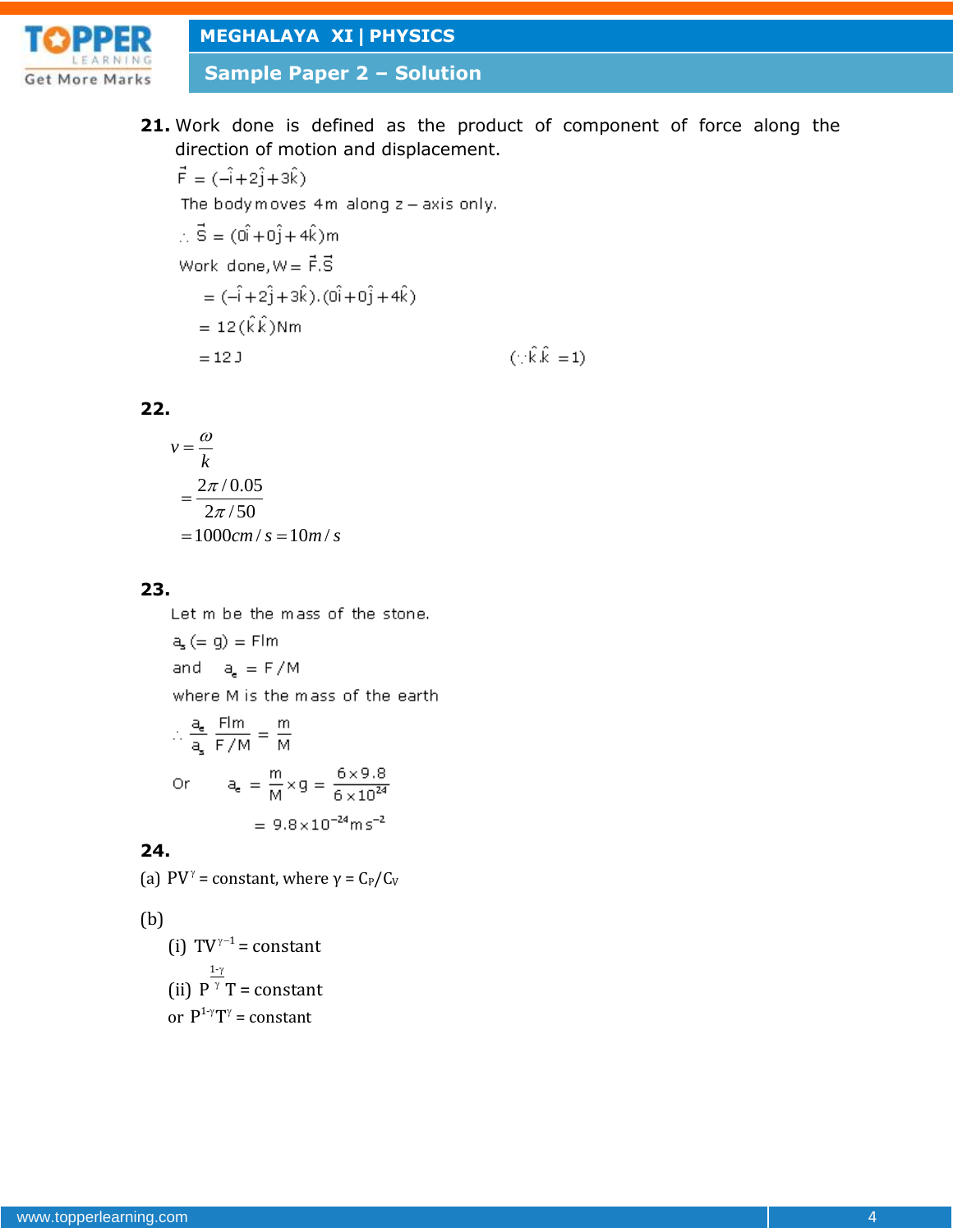

## **GROUP-D**

#### **25.**

 $\overrightarrow{V_8}$  = Velocity of boat in still water when wind is not blowing  $\overrightarrow{V_w}$  = Velocity of wind  $\overrightarrow{V_R}$  = Velocity of river with respect to ground (a)  $\overline{V_8}$  +  $\overline{V_w}$   $\overline{V_R}$  = 20 km/h = (20 sin 53°) $\hat{j}$  + (20 cos 53°) $\hat{j}$  $\overrightarrow{V_{B}} + \overrightarrow{V_{W}} = 4 \text{km/h}$  due east  $= 4\hat{i} + 0\hat{j}$  $\overrightarrow{V_B}$  +  $\overrightarrow{V_R}$  = 8 km /h due south =  $0\hat{i} - 8\hat{j}$  $(\overrightarrow{V_{B}} + \overrightarrow{V_{W}}) + (\overrightarrow{V_{B}} + \overrightarrow{V_{R}}) = (\overrightarrow{V_{B}} + \overrightarrow{V_{W}} + \overrightarrow{V_{R}}) + \overrightarrow{V_{B}} = 4\hat{i} - 8\hat{j}$  $(20 \sin 53^\circ)\hat{i} + (20 \cos 53^\circ)\hat{j} + \overrightarrow{V_6} = 4\hat{i} - 8\hat{j}$  $\vec{V}_B = (-11.97)\hat{i} - (20.03)\hat{j}$ i.e  $\overrightarrow{V}_B = \sqrt{(11.97)^2 + (20.03)^2}$  $= 23.32 km/h$ Direction is given as tan θ =  $\frac{-20.03}{-11.97}$  $\theta = \tan^{-1}(1.67) = 59^{\circ}$  south of west (b)  $\overrightarrow{V_w} = \overrightarrow{V_R} + \overrightarrow{V_w} - \overrightarrow{V_R}$ =  $[4\hat{i} + 0\hat{j}] - [(-11.97)\hat{i} - (20.03)\hat{j}] = (15.97)\hat{i} + (20.03)\hat{j}$  $\overrightarrow{V_w} = \sqrt{(15.97)^2 + (20.03)^2}$  $= 25.61 km/h$ Its direction is given as tan B = tan<sup>-1</sup> $\left(\frac{20.03}{15.97}\right)$  = tan<sup>-1</sup> (1.25) = 51.34 north of east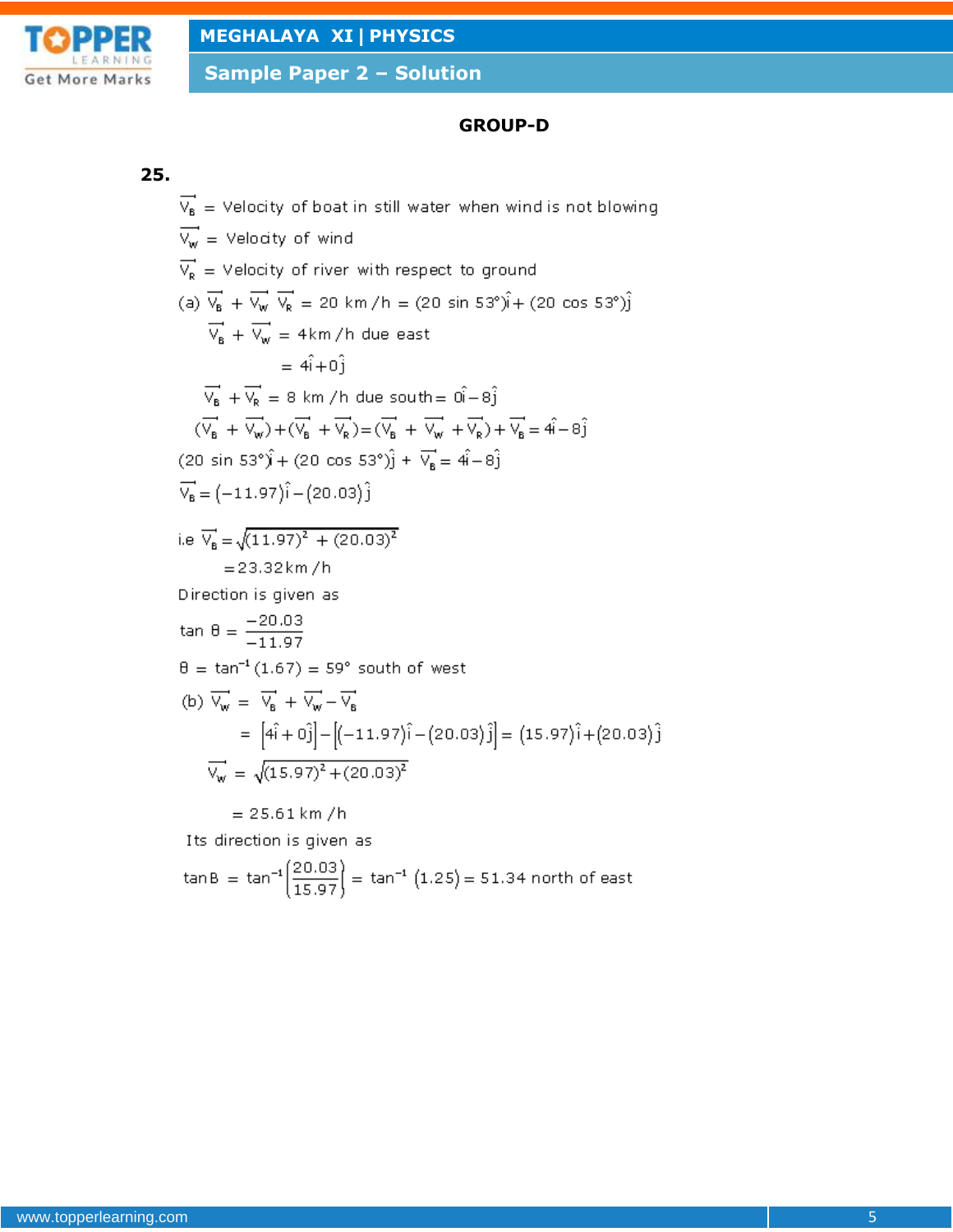

**Sample Paper 2 – Solution**

#### **26.**

Let  $S_n$  and  $S_{n-1}$  be the distance covered in n and  $(n-1)$  seconds respectively.  $S_n = x(n) - x(0)$ = v(0)n +  $\frac{1}{2}$  an<sup>2</sup> (: x(t) - x(0) = v(0)t +  $\frac{1}{2}$  at<sup>2</sup>) and  $S_{n-1} = x(n-1) - x(0)$ =  $v(0)(n-1)+\frac{1}{2}a(n-1)^2$ But  $S = S_n - S_{n-1}$ =  $\left[ v(0) n + \frac{1}{2} a n^2 \right] - \left[ v(0) (n-1) + \frac{1}{2} a (n-1)^2 \right]$ =  $v(0)$ n +  $\frac{1}{2}$  an<sup>2</sup> –  $v(0)$ n +  $v(0)$  –  $\frac{1}{2}$  an<sup>2</sup> –  $\frac{a}{2}$  + an  $= v(0) - \frac{a}{2} + an$ 

or  $S = v(0) + \frac{a}{2}(2n - 1)$ 

**27.** The weight recorded = Reaction on weighing machine

(a) When the lift moves upwards with a uniform velocity,

 $Ma = R - Mg$ ; a = 0 for uniform velocity

$$
\therefore R = Mg = 60 \times 9.8
$$

$$
= 588 \,\mathrm{N}
$$

...the reading shown by the machine

$$
= \frac{588}{9.8} = 60 \text{ kgf}
$$

(b) When the lift is moving upwards with a uniform acceleration of  $2ms^{-2}$ , we have,

$$
Ma = R - Mg
$$

$$
R = M(g + a)
$$

$$
= 60(9.8 + 2)
$$

- $= 60 \times 11.8 N$
- $=708N$

The reading shown by the machine

$$
= \frac{708}{9.8} = 72.24 \,\text{kgf}
$$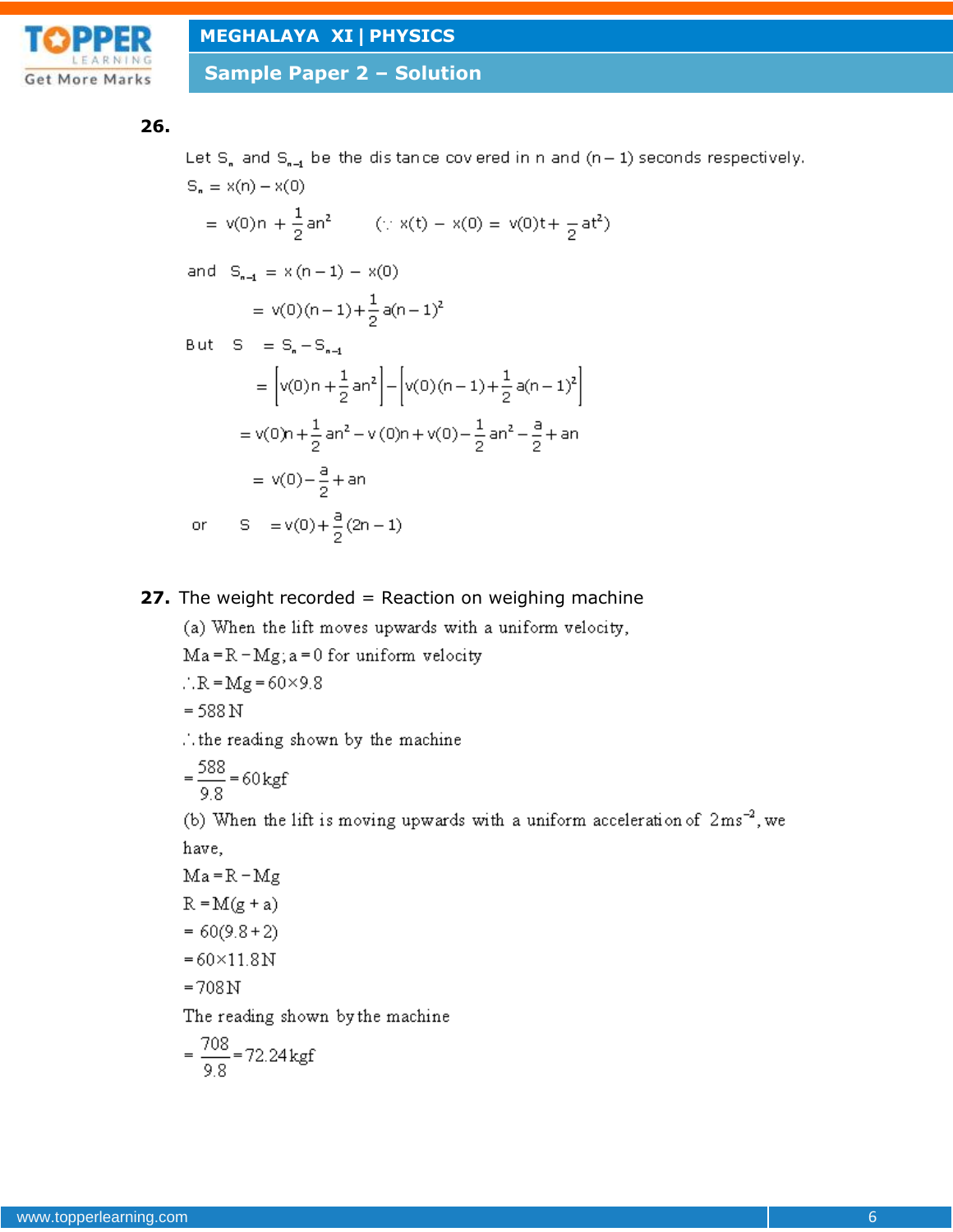

**Sample Paper 2 – Solution**

(c) When the lift moves downward with a uniform acceleration of  $2ms^{-2}$ , we have  $Ma = Mg - R$  $R = M(g - a)$  $= 60(9.8 - 2)$  $= 468N$ The reading shown by the machine is  $\frac{468}{9.8}$  = 47.8kgf (d) When the lift falls freely,  $a = g$  $Ma = Mg - R$  $R = M(g - a)$  $=M(g-g)$ 

The reading shown by the machine is zero i.e. the body appears to be weightless.

## **28.** Kinetic energy of electron,

 $R = 0$ 

 $E_e = 10 \text{ keV} = 10^4 \text{ x } 1 \text{ eV}$  $= 10^4 \times 1.6 \times 10^{-19}$  J  $= 1.6 \times 10^{-15}$  J Kinetic energy of proton,  $E_p = 100 \text{ keV} = 10^5 \text{ x } 1 \text{ eV}$  $= 10^5 \times 1.6 \times 10^{-19}$  J  $= 1.6 \times 10^{-14}$  J

$$
\begin{aligned} \mathsf{E}_{\mathsf{e}} &= \frac{1}{2} \mathsf{m}_{\mathsf{e}} \; \mathsf{V}_{\;\mathsf{e}}^2 \\ \mathsf{E}_{\mathsf{p}} &= \frac{1}{2} \mathsf{m}_{\mathsf{p}} \; \mathsf{V}_{\;\mathsf{p}}^2 \end{aligned}
$$

Where the symbols have their usual meanings.

$$
V_e = \sqrt{\frac{2E_e}{m_e}}
$$
  
=  $\sqrt{\frac{2 \times 1.6 \times 10^{-15}}{9.11 \times 10^{-31}}}$   
= 5.93×10<sup>7</sup> m s<sup>-1</sup>

and

A,

$$
V_{p} = \sqrt{\frac{2E_{p}}{m_{p}}}
$$
  
= 
$$
\sqrt{\frac{2 \times 1.6 \times 10^{-14}}{1.67 \times 10^{-27}}}
$$

 $\overline{2E}$ 

$$
= 4.38 \times 10^{8} \text{ ms}^{-1}
$$
  

$$
= 5.93 \times 10^{7}
$$

The required ratio  $\frac{v_e}{V_p} = \frac{3.33 \times 10^8}{4.38 \times 10^8} = 13.5$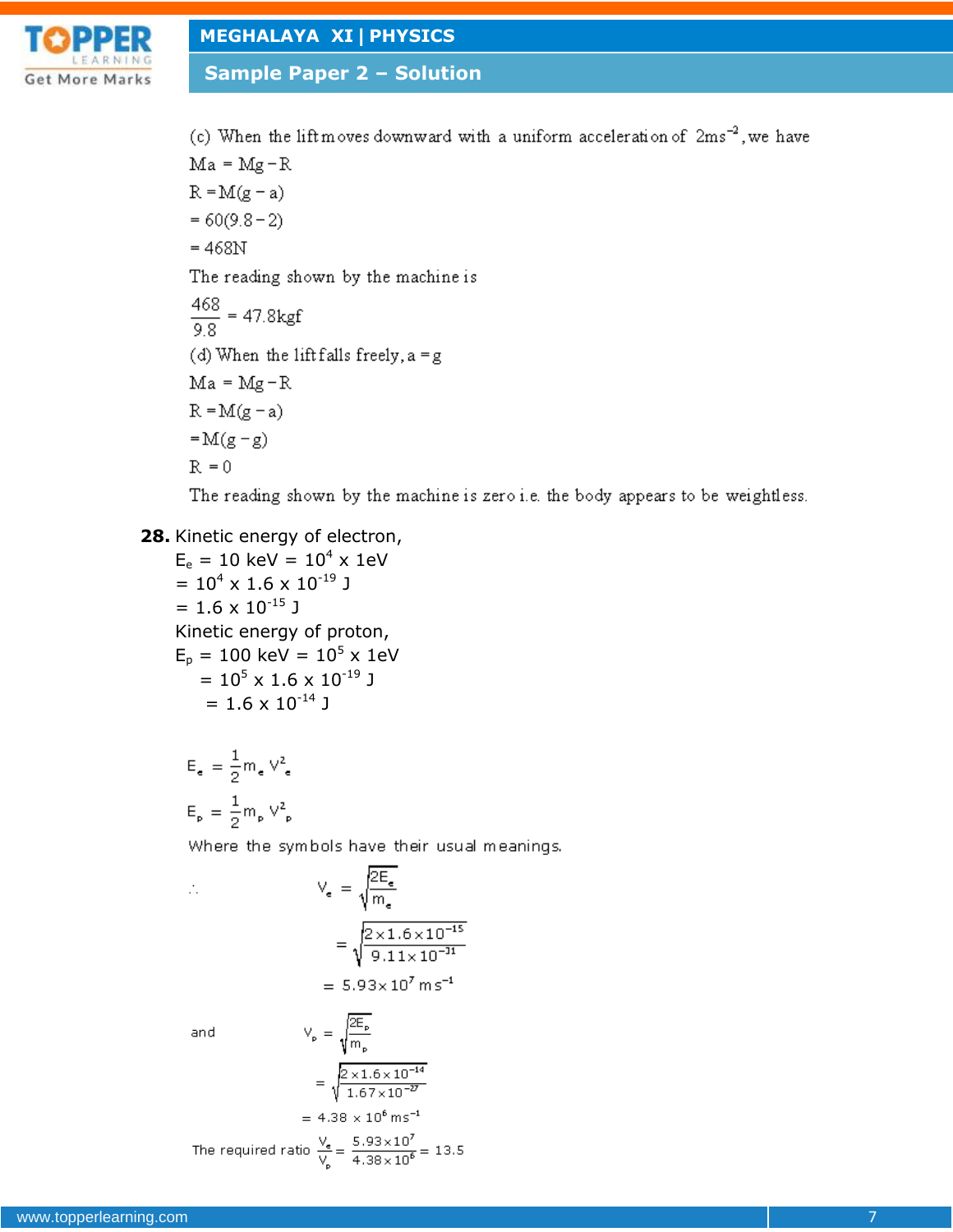

#### **Or**

$$
(P_1 - P_2) \text{av}\Delta t = \text{Avp}\Delta t g(h_2 - h_1) + \frac{1}{2}\text{Av}\Delta t p(v_2^2 - v_1^2)
$$
  
\n
$$
\therefore \qquad P_1 - P_2 = \text{pg}(h_2 - h_1) + \frac{\rho}{2}(v_2^2 - v_1^2)
$$
  
\n(i.e.) 
$$
P_1 + \text{pg}h_1 + \frac{\rho}{2}v_1^2 = P_2 + \text{ph}g_2 + \frac{\rho}{2}v_2^2
$$
  
\n
$$
\Rightarrow \frac{P_1}{\rho} + \text{gh}_1 + \frac{1}{2}v_1^2 = \frac{P_2}{\rho} + \text{gh}_2 + \frac{1}{2}v_2^2
$$
  
\n
$$
\therefore \frac{\rho}{\rho} + \text{gh} + \frac{1}{2}v^2 = \text{constant}
$$

## **29.**

(i) No. The linear speed of the comet changes when it orbits the sun in a highly elliptical orbit, because the linear speed  $v=R^{\omega}$ 

(ii) No.

(iii) Yes, as the comet moves under the effect of a pure radial force.

(iv) No, when the comet is closer to the sun its kinetic energy increases because of the increase in its speed.

(v) No, as the distance keeps on varying from the sun, its potential energy also keeps on varying.

(vi) The total energy of the comet always remains constant.

## **30.**

(i) Let L be the original length of a wire of cross- section A and Young's modulus Y.

Let the extension in the wire be l.

$$
\therefore \qquad Y = \frac{FL}{AI}
$$
  
or 
$$
F = \frac{YAI}{L}
$$

Let dl be the further extension in the wire. Then small work done dW in the extension gets stored in the wire and raises its energy.

$$
dW = F dl
$$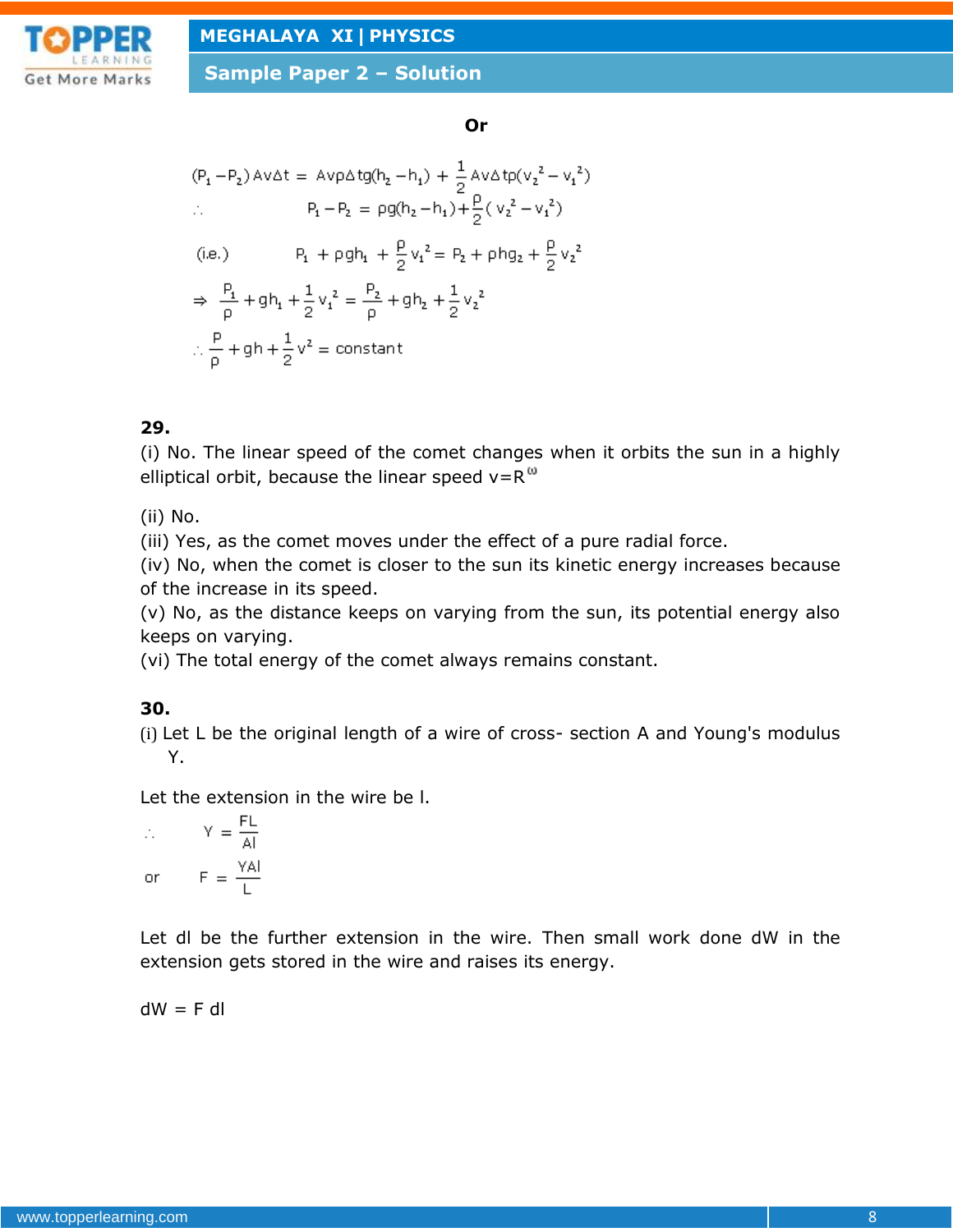

**Sample Paper 2 – Solution**

$$
= \frac{Y \text{ Al}}{L} \text{ dl},
$$
\nor  $\int_{a}^{\infty} dW = \frac{YA}{L} \int_{b}^{1} |dl|$   
\nor  $W = \frac{YA}{L} \times \frac{l^{2}}{2}$   
\n $= \frac{1}{2} \times \frac{YA}{L} \times l$   
\nor  $W = \frac{1}{2} \times \text{Stretching force} \times \text{Extension}$   
\n(ii)  $\frac{\text{Work done}}{\text{volume}} = \frac{1}{2} \frac{Fl}{AL}$   
\n $= \frac{1}{2} \times \frac{F}{A} \times \frac{l}{L}$   
\n $= \frac{1}{2} \times \text{Stress} \times \text{Strain}$ 

**31.** It is a device used for converting heat energy into mechanical energy.

(i) External combustion engine: where fuel is burnt in a separate unit, outside the working portion of the engine, e.g. steam engine.

(ii) Internal combustion engine: where fuel is burnt within the working portion of the engine, e.g petrol engine and diesel engine

## **32.**

(i)Hydrogen

As 2 g of hydrogen contains N molecules, 1kg of hydrogen contains

 $\frac{N}{2}$  × 1000 = 500N molecules, where N = 6.023 × 10<sup>23</sup>

In case of N<sub>2</sub>, 28 g of nitrogen contains N molecules.

Therefore, 1 kg of nitrogen contains

 $\frac{N}{28}$  × 1000 = 36 N molecules

(ii) Hydrogen

As 
$$
P = \frac{1}{3} \frac{M}{V} c^2
$$
,  $P \propto C^2$ 

Since M and V are the same in both the cases,  $C_{H_1} > C_{H_2}$ , therefore, the pressure exerted by hydrogen is more than that by nitrogen.

(iii) 
$$
\frac{C_{H_2}}{C_{H_2}} = \sqrt{\frac{P_{H_2}}{P_{H_2}}} = \sqrt{\frac{14}{1}} = 3.74
$$
  
:.  $C_{H_2} = 3.74 C_{H_2}$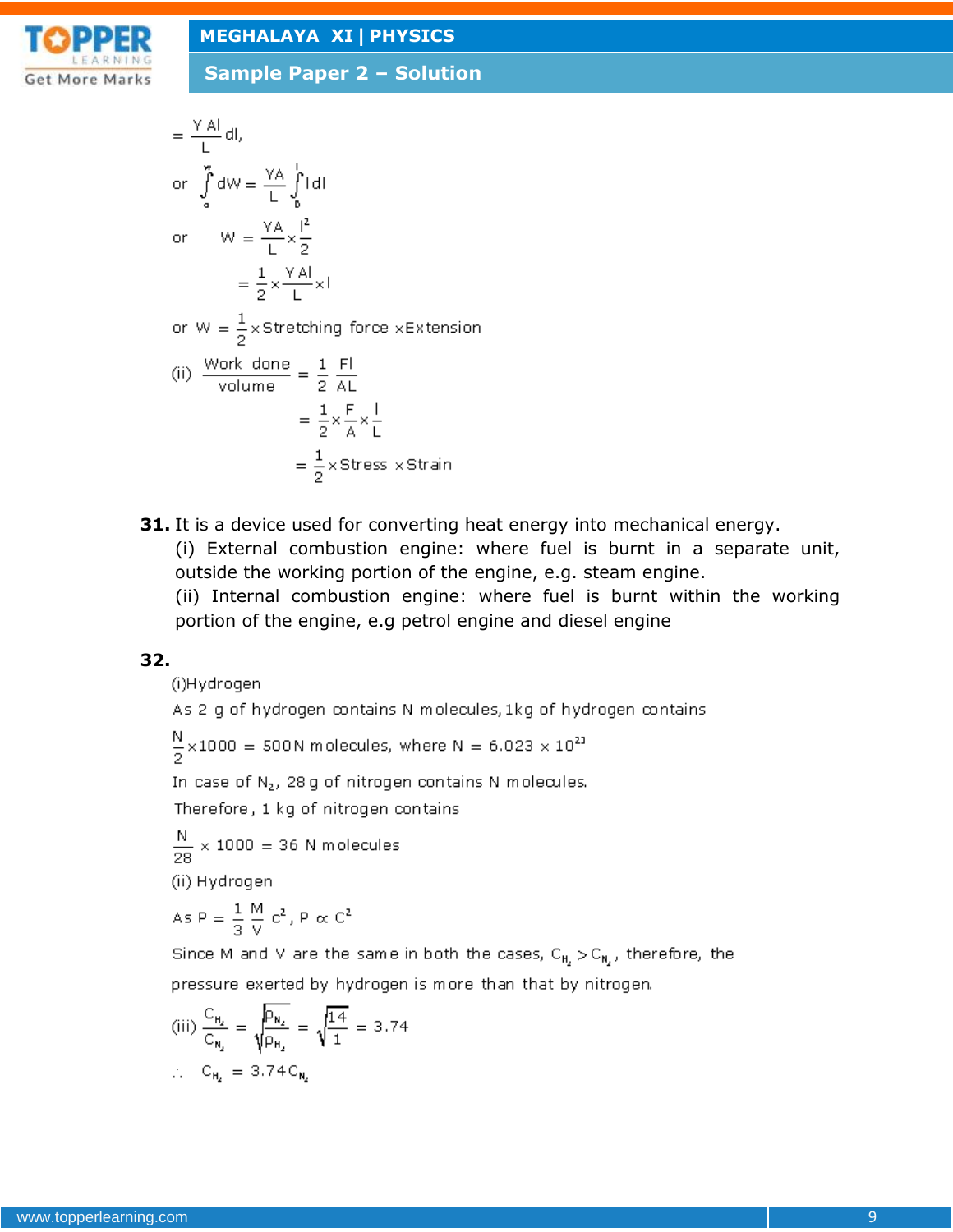

**Sample Paper 2 – Solution**

#### **33.**

(i) Amplitude, 
$$
A = 5 \times 10^{-3} m
$$
  
\n $ii)k = 80$ ;  $k = \frac{2\pi}{\lambda}$  find  $\lambda = \frac{\pi}{40} m$   
\n $iii) \omega = 3$ ;  $\omega = 2\pi f$  find  $f = \frac{3}{2\pi} Hz$ 

#### **GROUP-E**

**34.** Centripetal force is that force which is required to move a body in circular path with uniform speed. This force acts on the body along the radius and towards the centre.



Consider a body of mass m moving along a circular path of radius r. A and B denote the position of the body at times t and  $(t + \Delta t)$  and the angular displacement is  $\Delta\theta$  in time  $\Delta t$ .

The velocities at A and B are represented by  $\overrightarrow{\mathsf{v}_1}$  and  $\overrightarrow{\mathsf{v}_2}$  respectively. As the speed is uniform,  $\left|\overrightarrow{v_1}\right| = \left|\overrightarrow{v_2}\right| = v$ Change in velocity in going from A to B =  $\Delta \vec{v} = \vec{v_2} - \vec{v_1}$ where  $\overrightarrow{CD} = -\overrightarrow{v_1}$ From  $\triangle BCD$ ,  $\overrightarrow{BD} = \overrightarrow{BC} + \overrightarrow{CD}$  $\overrightarrow{\Delta V} = \overrightarrow{V_2} - \overrightarrow{V_1}$ or Thus, when the body moves from A to B the change in velocity is represented by  $\overline{BD}$ From similar  $\triangle AOB$  and  $\triangle BCD$ ,  $\frac{BD}{AB} = \frac{BC}{OA}$ or  $|\overrightarrow{\Delta v}| = \frac{AB \times BC}{OA} = \frac{r \Delta B \times v}{r}$   $\left[\because \Delta \theta = \frac{\widehat{AB}}{r} \simeq \frac{AB}{r} \text{ and } |\overrightarrow{BC}| = BC = |\overrightarrow{v_2}| = v\right]$ or  $\Delta v = v \Delta \theta$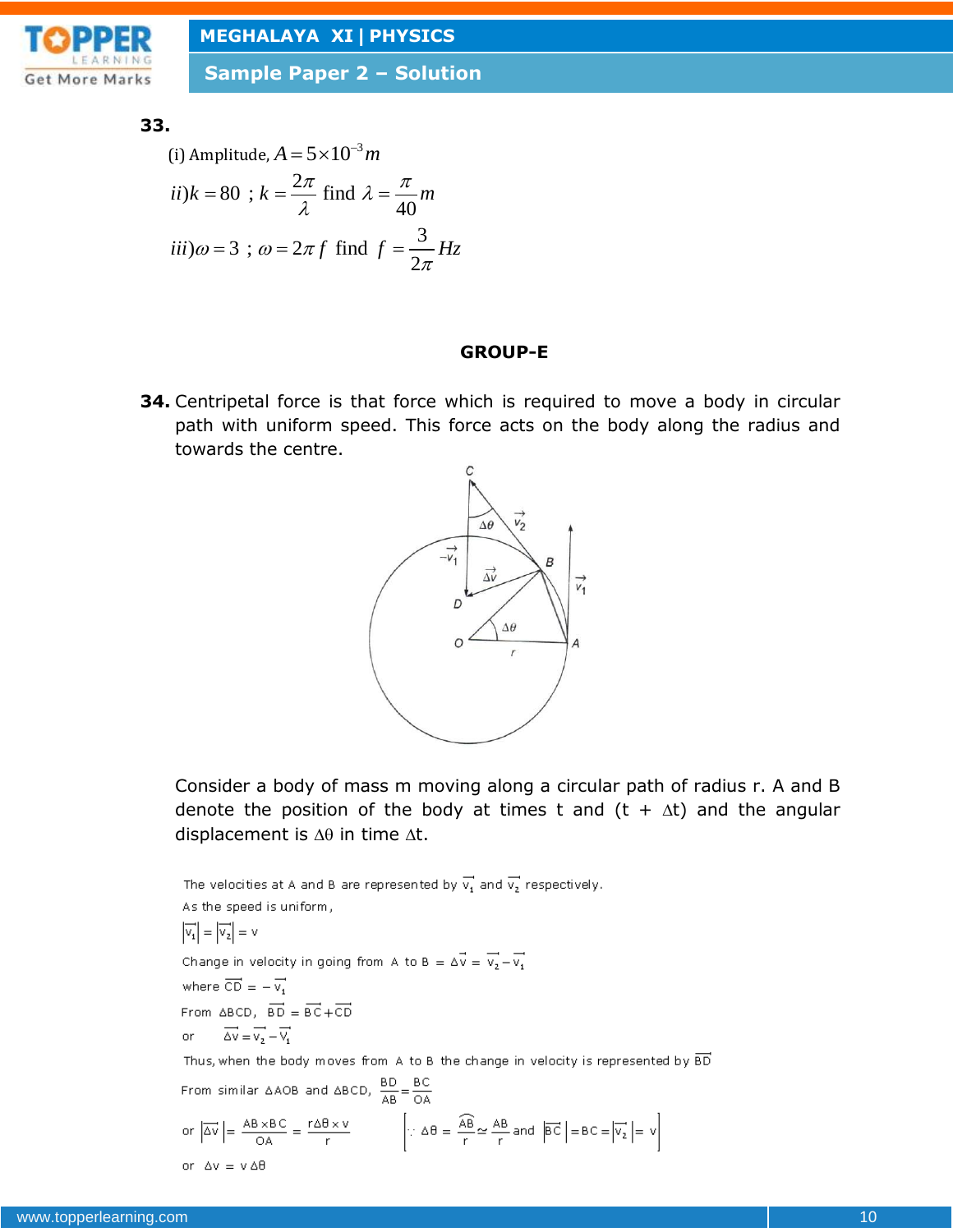

**Sample Paper 2 – Solution**

Dividing by At on both sides we get,

$$
\frac{\Delta v}{\Delta t} = v \frac{\Delta t}{\Delta t}
$$
\nor 
$$
\lim_{\Delta t \to 0} \frac{\Delta v}{\Delta t} = v \left[ \lim_{\Delta t \to 0} \frac{\Delta \theta}{\Delta t} \right]
$$
\nor 
$$
\frac{dv}{dt} = vw
$$
\nor 
$$
a_c = vw
$$
\nwhere  $a_c$  is called the centre

tal acceleration.

$$
\text{But, } v \text{ = } r \omega
$$

$$
\therefore a_e = r\omega^2 = \frac{v^2}{r}
$$

If F is the magnitude of the centripetal force,

$$
F = ma_c = \frac{mv^2}{r} = mr\omega^2
$$
  
Since  $\vec{F} = m\vec{a}_c = m \left[ \lim_{\Delta t \to 0} \frac{\Delta v}{\Delta t} \right]$ 

The direction of the centipetal force is same as  $\Delta \vec{v}$ , when  $\Delta t \rightarrow 0$ .

$$
\text{When } \Delta t \!\rightarrow\! 0, \Delta \theta \!\rightarrow\! 0 \text{ and } B \!\rightarrow\! A
$$

In such a case,  $\Delta \vec{v}$  points along  $\overrightarrow{BO}$ , i.e. the radius of the circle.

Hence, F points along the radius and towards the centre of the circle.

#### **Or**

A body thrown up in space and allowed to fall under the effect of gravity alone is called a projectile.

The expressions for maximum height and time of flight are:

$$
H = \frac{u^2 \sin^2 \theta}{2g}
$$

$$
T = \frac{2u \sin \theta}{g}
$$

Given that speed of the ball,  $u = 40$  m/s Maximum height,  $H = 25$  m In projectile motion, the maximum height reached by a body projected at an angle *θ*, is given by the relation: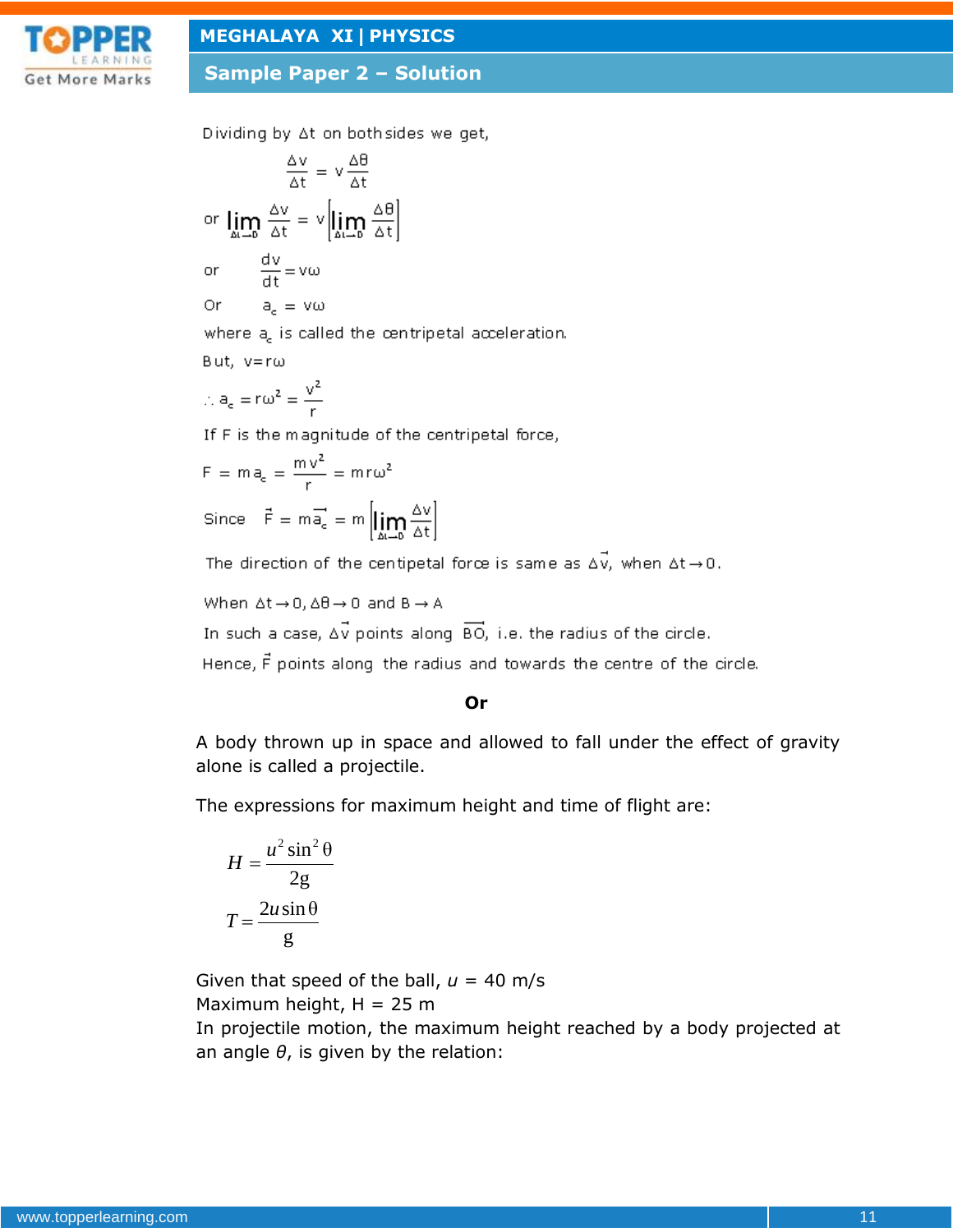

H = 
$$
\frac{u^2 \sin^2 \theta}{2g}
$$
  
\n25 =  $\frac{(40)^2 \sin^2 \theta}{2 \times 9.8}$   
\n $\sin^2 \theta = 0.30625$   
\n $\sin \theta = 0.5534$   
\n $\therefore \theta = \sin^{-1}(0.5534) = 33.60^\circ$   
\nHorizontal range, R  
\n $= \frac{u^2 \sin 2\theta}{g}$   
\n $= \frac{(40)^2 \times \sin 2 \times 33.60}{9.8}$   
\n $= \frac{1600 \times \sin 67.2}{9.8}$   
\n $= \frac{1600 \times 0.922}{9.8} = 150.53 \text{ m}$ 

**35.** 
$$
x \alpha t^3
$$
  
\n $\Rightarrow x = kt^3$   
\n $\Rightarrow v = \frac{dx}{dt} = 3kt^2$   
\n $\Rightarrow a = \frac{dv}{dt} = 6kt$ 

Therefore, acceleration is non-uniform (a  $\alpha$  t)

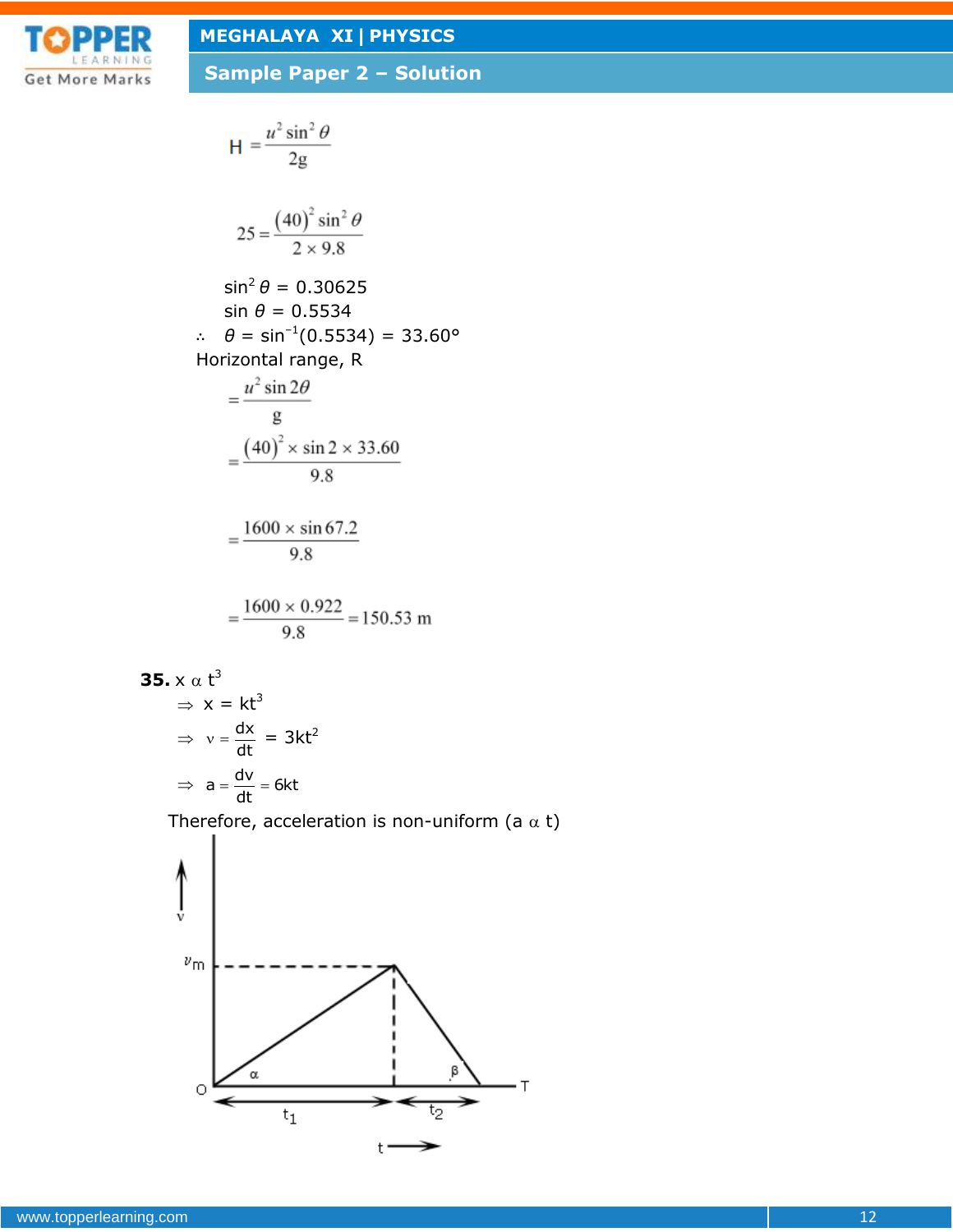

**Sample Paper 2 – Solution**

Slope of  $v$  - t graph = acceleration

Therefore, 
$$
\alpha = \frac{v_m}{t_1}
$$
,  $\beta = \frac{v_m}{t_2}$   
\n
$$
\frac{1}{\alpha} = \frac{t_1}{v_m}
$$
,  $\frac{1}{\beta} = \frac{t_2}{v_m}$   
\n
$$
\frac{1}{\alpha} + \frac{1}{\beta} = \frac{t_1 + t_2}{v_m} = \frac{\alpha + \beta}{\alpha \beta}
$$
  
\n
$$
v_m = \frac{(t_1 + t_2)\alpha\beta}{\alpha + \beta} = \frac{\alpha\beta T}{\alpha + \beta}
$$

**Or**

For the stationary observer: 400 Hz; 0.875 m; 350 m/s For the running observer: Not exactly identical

### **For the stationary observer:**

Frequency of the sound produced by the whistle,  $v = 400$  Hz Speed of sound  $=$  340 m/s Velocity of the wind,  $v = 10$  m/s

As there is no relative motion between the source and the observer, the frequency of the sound heard by the observer will be the same as that produced by the source, i.e., 400 Hz.

The wind is blowing toward the observer. Hence, the effective speed of the sound increases by 10 units, i.e.,

Effective speed of the sound,  $v_e = 340 + 10 = 350$  m/s The wavelength (*λ*) of the sound heard by the observer is given by the relation:

$$
\lambda = \frac{v_e}{v} - \frac{350}{400} = 0.875 \text{ m}
$$

## **For the running observer:**

Velocity of the observer,  $v_0 = 10$  m/s The observer is moving toward the source. As a result of the relative motions of the source and the observer, there is a change in frequency ( $V'$ ).

This is given by the relation: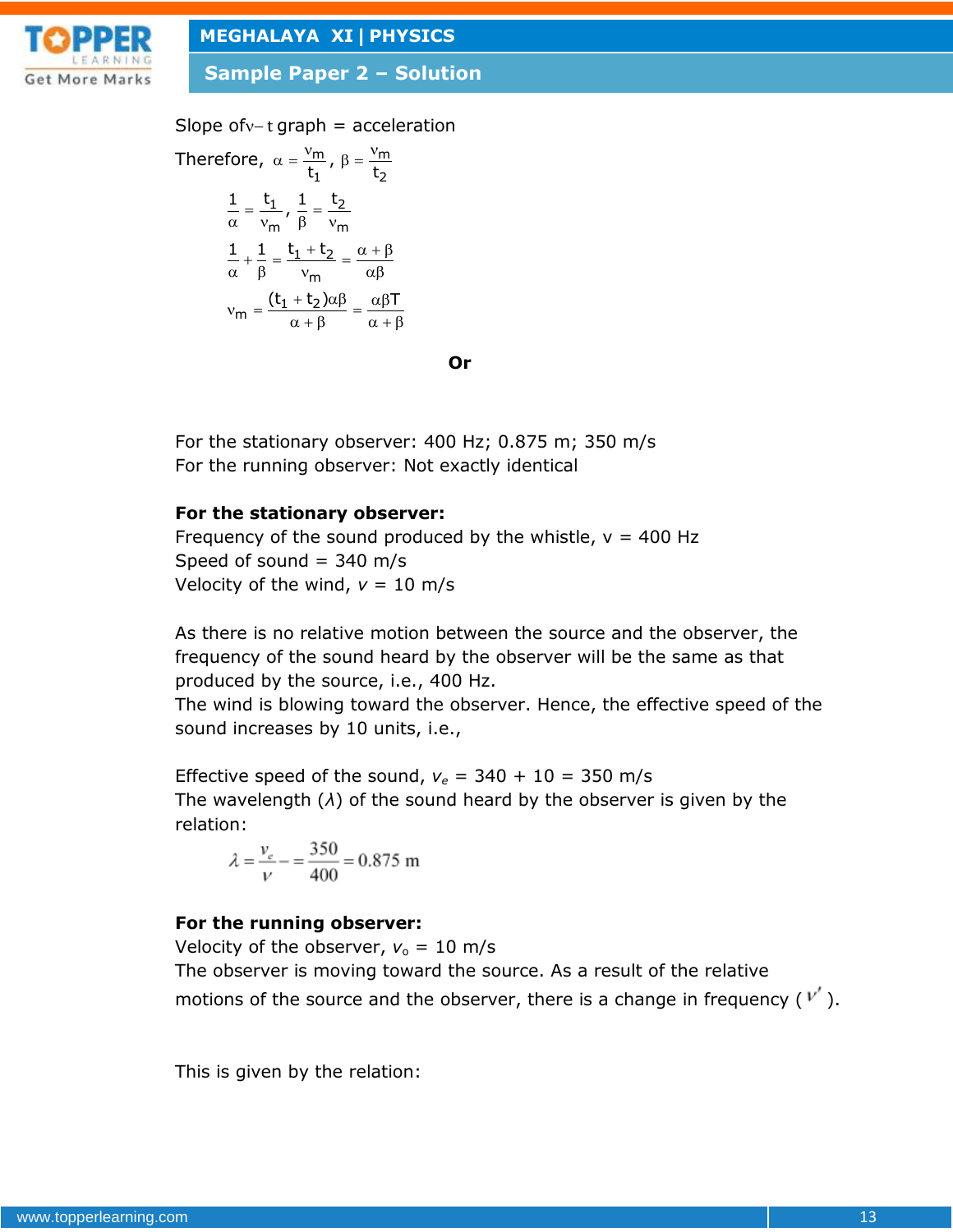

**Sample Paper 2 – Solution**

$$
V' = \left(\frac{v + v_0}{v}\right)V
$$

$$
= \left(\frac{340 + 10}{340}\right) \times 400 = 411.76
$$
 Hz

Since the air is still, the effective speed of sound =  $340 + 0 = 340$  m/s

The source is at rest. Hence, the wavelength of the sound will not change, i.e., remains 0.875 m.

Hence, the given two situations are not exactly identical.

**36.** Let  $K_1$  and  $K_2$  be the spring constant of the two springs. Then,

$$
T_1 = 2\pi \sqrt{\frac{m}{K_1}}
$$
  
and 
$$
T_2 = 2\pi \sqrt{\frac{m}{K_2}}
$$
  

$$
\therefore K_1 = \frac{4\pi^2 m}{T_1^2} \text{ and } K_2 = \frac{4\pi^2 m}{T_2^2}
$$

When the springs are in series,

$$
T = 2\pi \sqrt{\frac{m}{(K_1 K_2)}}\n= 2\pi \sqrt{\frac{m(K_1 + K_2)}{(K_1 + K_2)}}
$$
\n
$$
= 2\pi \sqrt{\frac{m(K_1 + K_2)}{(K_1 K_2)}}
$$
\n
$$
K_1 + K_2 = 4\pi^2 m \left[ \frac{1}{T_1^2} + \frac{1}{T_2^2} \right]
$$
\n
$$
= 4\pi^2 m \left( \frac{T_1^2 + T_2^2}{T_1^2 T_2^2} \right)
$$
\n
$$
\therefore \frac{(K_1 + K_2)}{K_1 K_2} = 4\pi^2 m \left( \frac{T_1^2 + T_2^2}{T_1^2 T_2^2} \right) \times \frac{T_1^2 T_2^2}{16\pi^4 m^2}
$$
\n
$$
= \frac{T_1^2 + T_2^2}{4\pi^2 m^2}
$$
\n
$$
T = 2\pi \sqrt{m \left( \frac{T_1^2 + T_2^2}{4\pi^2 m} \right)}
$$
\n
$$
= \sqrt{T_1^2 + T_2^2}
$$

Similarly, when connected in parallel

$$
T = 2\pi \sqrt{\frac{m}{K_1 + K_2}} = \frac{T_1 T_2}{\sqrt{T_1^2 + T_2^2}}
$$